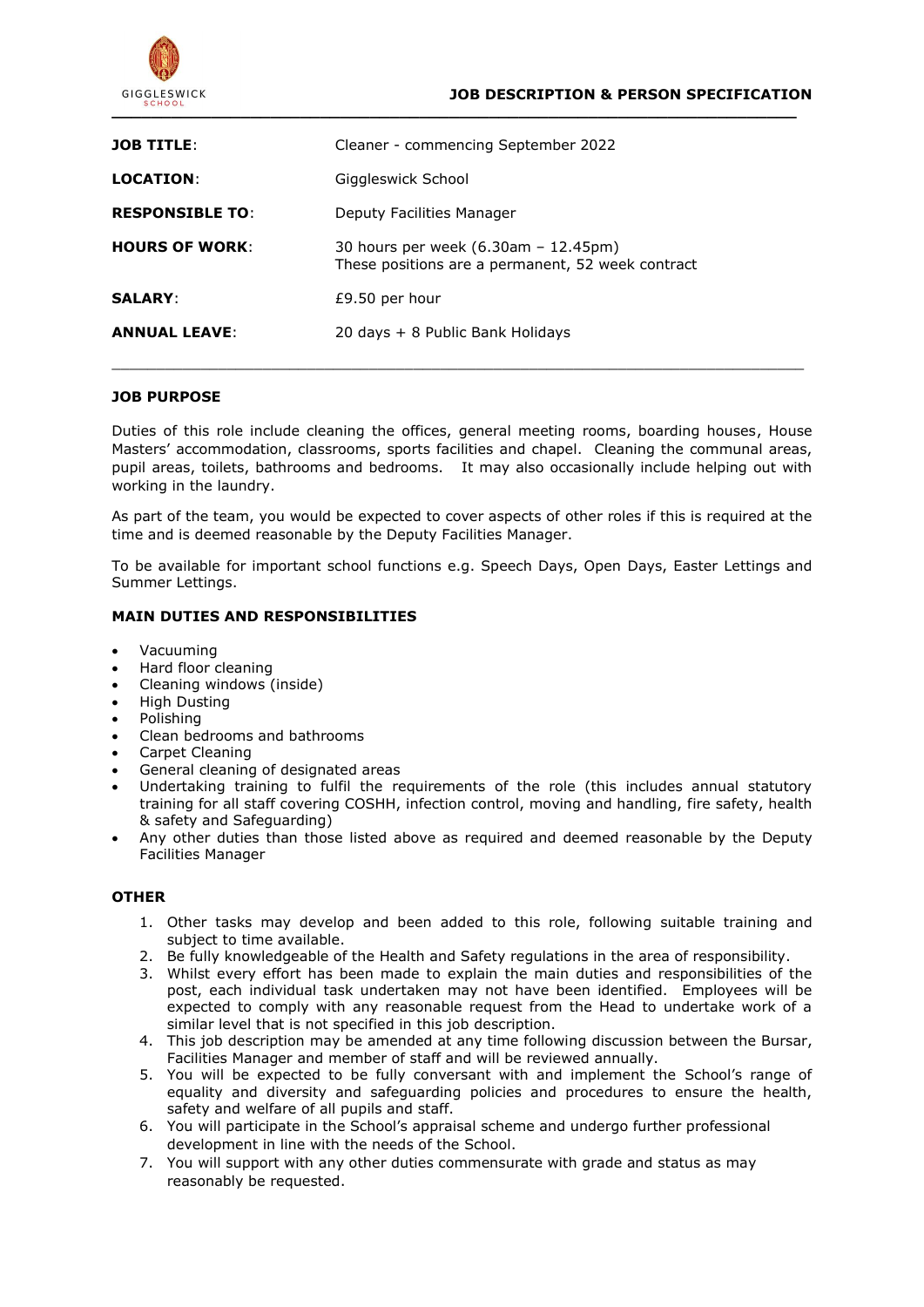| <b>Person specification</b>                     |                                                                                                                                                                                                                                                                                                                                                                                                                                                                                                                                                                                                                                                                                                                                                                                                        |                                                                                                                                                                                                                                                                                                                                                                                                          |  |
|-------------------------------------------------|--------------------------------------------------------------------------------------------------------------------------------------------------------------------------------------------------------------------------------------------------------------------------------------------------------------------------------------------------------------------------------------------------------------------------------------------------------------------------------------------------------------------------------------------------------------------------------------------------------------------------------------------------------------------------------------------------------------------------------------------------------------------------------------------------------|----------------------------------------------------------------------------------------------------------------------------------------------------------------------------------------------------------------------------------------------------------------------------------------------------------------------------------------------------------------------------------------------------------|--|
|                                                 | <b>Essential</b>                                                                                                                                                                                                                                                                                                                                                                                                                                                                                                                                                                                                                                                                                                                                                                                       | <b>Desirable</b>                                                                                                                                                                                                                                                                                                                                                                                         |  |
| <b>Education &amp;</b><br><b>Qualifications</b> | There are no specific qualification<br>requirements for this role                                                                                                                                                                                                                                                                                                                                                                                                                                                                                                                                                                                                                                                                                                                                      | Evidence<br>of<br>high<br>$\bullet$<br>standards of literacy and<br>numeracy to a minimum<br>GCSE English and maths<br>Grade A*- C.                                                                                                                                                                                                                                                                      |  |
| <b>Values/Personal</b><br>Qualities             | Smart, professional appearance<br>Drive, commitment and enthusiasm<br>$\bullet$<br>player, willing to<br>A team<br>work<br>$\bullet$<br>collaboratively within the department<br>Good verbal communication skills - a<br>$\bullet$<br>friendly and professional manner<br>Ability to prioritise own workload and<br>$\bullet$<br>use initiative<br>Good work ethic with the desire to<br>$\bullet$<br>deliver a high standard of customer<br>service<br>Ability to communicate sensitively with<br>$\bullet$<br>children<br>Willingness to learn and develop as fits<br>$\bullet$<br>with the responsibilities for the role<br>Ability to maintain confidentiality and<br>$\bullet$<br>privacy of School and Pupil matters<br>Empathy with<br>Giggleswick's<br>core<br>$\bullet$<br>values and mission |                                                                                                                                                                                                                                                                                                                                                                                                          |  |
| <b>Experience &amp;</b><br><b>Knowledge</b>     | Experience isn't essential as training<br>$\bullet$<br>will be provided for the right candidate                                                                                                                                                                                                                                                                                                                                                                                                                                                                                                                                                                                                                                                                                                        | Previous experience of<br>$\bullet$<br>providing professional<br>cleaning services<br>Experience of working in a<br>$\bullet$<br>School / Boarding School                                                                                                                                                                                                                                                |  |
| <b>Skills</b>                                   | Excellent attention to detail<br>$\bullet$<br>Pride in work<br>$\bullet$<br>Ability to work calmly and efficiently at<br>busy times                                                                                                                                                                                                                                                                                                                                                                                                                                                                                                                                                                                                                                                                    | An understanding of<br>$\bullet$<br>infection control<br>requirements in relation to<br>this role, (for example,<br>understanding the<br>requirements for using<br>colour coded equipment<br>for different areas)<br>Basic knowledge of<br>$\bullet$<br>COSHH regulations<br>Ability to use appropriate<br>$\bullet$<br>equipment, for example,<br>carpet shampoo<br>machines, washing<br>machines, etc. |  |

## **Probation Period**

The first six months' of employment will be probationary. The probationary period may be extended at the School's discretion.

# **Health & Safety**

You have a legal duty to take reasonable care of your own health and safety and that of others and you are expected to be familiar with, and adhere to, Giggleswick School's Health and Safety policy.

### **Equal Opportunities Employer**